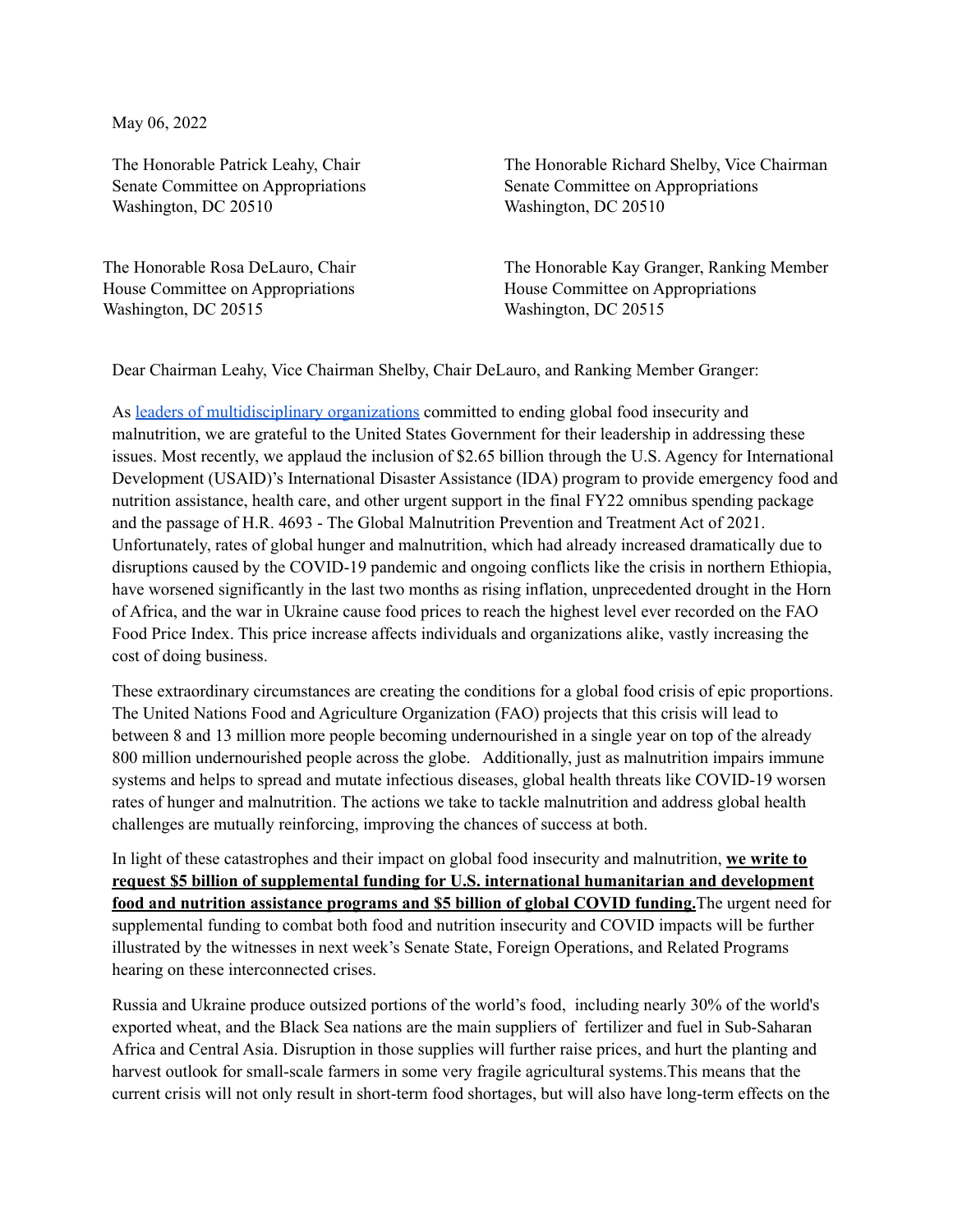ability of these countries to grow and harvest crops and will require investments in both short and long-term solutions to these challenges.

Among the most devastating consequences these crises will have will be their impact on children. Malnutrition is the greatest threat to child survival worldwide, and recent modeling predicts COVID-19-related disruptions alone will result in an additional 13.6 million wasted children by the end of the year. In order to survive wasting, the most deadly type of malnutrition, many of these children will need to be treated with ready-to-use therapeutic food (RUTF). Supplemental funding must ensure children can access this life saving treatment, by procuring U.S.-produced RUTF to meet short-term needs as we work toward enhancing local and regional RUTF production. Furthermore, for young children, even a short period of severe malnutrition can lead to permanent physical and mental stunting that causes life-long repercussions on their health, education, and earning potential. Supplemental development funding must also focus on the cost-effective interventions we know can help prevent this suffering, including support for breastfeeding moms, prenatal vitamins for pregnant women, and routine Vitamin A supplementation.

The recent Russian invasion of Ukraine has drawn the world's attention to global food security and malnutrition issues, but needs were growing long before the war. We have learned from previous hunger and humanitarian crises that time is of the essence, and we need to act immediately by providing relief to all those at risk. Behind these numbers and statistics are real human beings being devastated by violence, hunger, and malnutrition. Good food does not just address hunger, it improves nutritional status and is a key tactic in building resilience to future conflict or pandemics. Additionally, we know that women and girls often eat last and least in moments of crisis, making food assistance particularly critical as a means of addressing these gender inequities. These emergency investments are necessary to address the current and growing need now, and to complement the long term investments in development programs that support the health and nutrition of children and families to prevent the problem of malnutrition from increasing in severity and having lasting effects down the road.

The U.S. has been a leader in alleviating global malnutrition and hunger for decades. We need to continue this commitment and demonstrate to the world that our values do not stop at our borders.We respectfully request that Congress urgently fulfill these supplemental funding requests to support vulnerable communities globally and invest in resiliency so that we can all better withstand future shocks and conflict. Thank you for your leadership in these trying times.

Sincerely, on behalf of the following leaders on the Nutrition CEO Council:

Arun Baral, CEO, HarvestPlus

Joanne Carter, Executive Director, RESULTS/RESULTS Educational Fund

Rev. Eugene Cho, President and CEO, Bread for the World

Carrie Hessler-Radelet, President, Global Communities

Michelle Nunn, President and CEO, CARE USA

Saskia J.M. Osendarp PhD, Executive Director, Micronutrient Forum